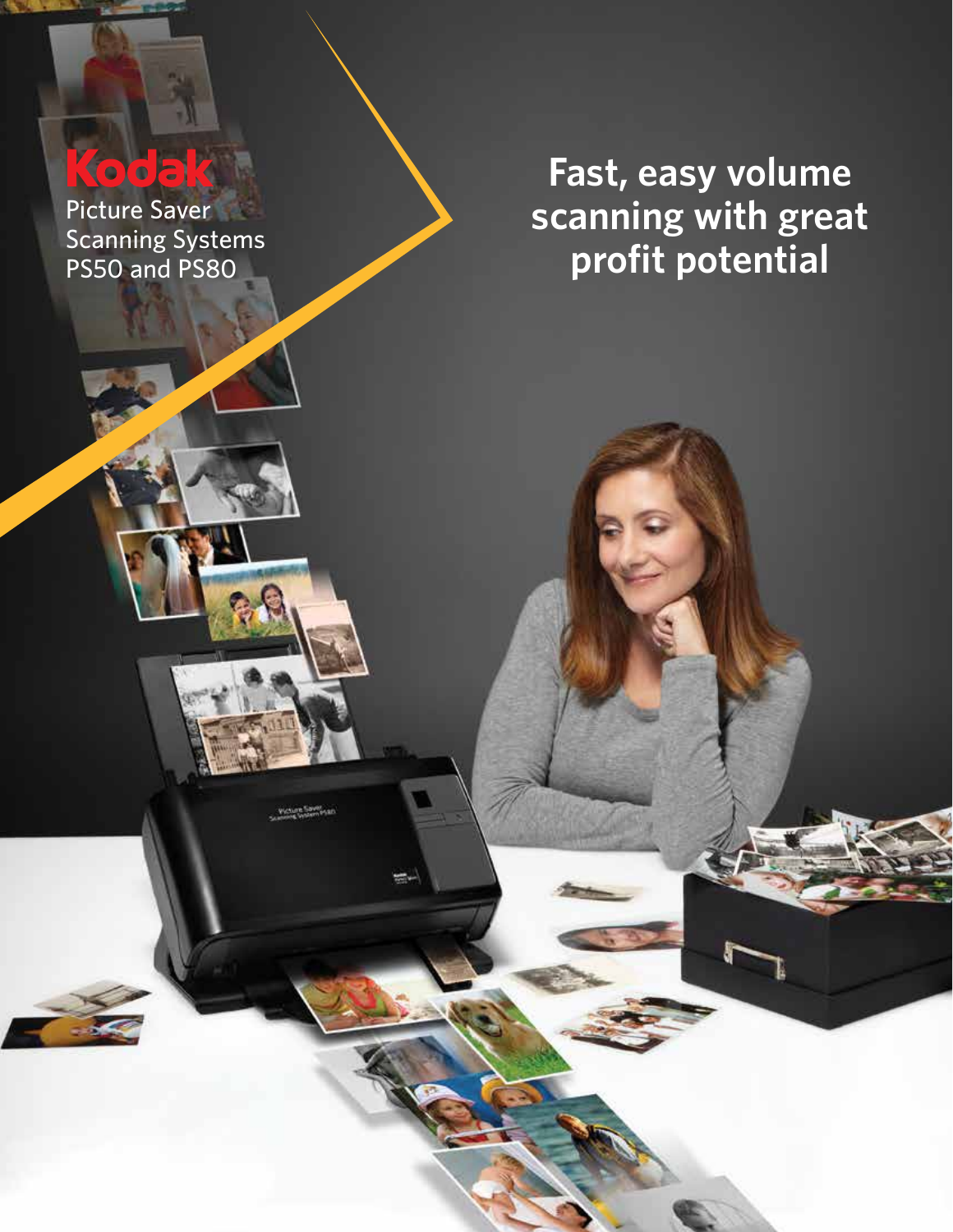# **Volume photo scanning made fast and easy for great profit potential**

Say goodbye to the days of slow flatbed scanning! Scanning pictures and other memorabilia is now fast and easy – with great profit potential – thanks to the **Kodak** Picture Saver Scanning Systems PS50 and PS80. Just think – while it used to take one to two minutes to scan a single photo on a flatbed, you can now scan up to 85 photos in just one minute! And the image quality and automatic enhancements are simply dazzling, thanks to easy-to-use, intuitive **Kodak** Picture Saver Scanning Software.

### **Choose the system that best fits YOUR business model**

Based on volume needs, one of these behind-the-counter photo scanning systems can improve your internal processes and/or add a new revenue stream to your business. Along with faster image capture, the PS80 Scanner also adds more features, such as additional output formats, order deletion, and more valuable new functions.

#### **Kodak Picture Saver Scanning System PS50**

- Scan up to 50 photos per minute
- Feeder capacity of 25 sheets



#### **Kodak Picture Saver Scanning System PS80**

- Scan up to 85 photos per minute
- Feeder capacity of 50 sheets



# **Productive features to streamline scanning and improve images**

| Feature                                  | <b>PS50</b> | <b>PS80</b> |
|------------------------------------------|-------------|-------------|
| Folder creation/naming within same order |             | X           |
| Manual/automatic order deletion          |             | X           |
| Create JPEG images                       | X           | X           |
| <b>Create TIFF images</b>                |             | X           |
| Improved Kodak Perfect Touch Technology  |             | X           |
| Thumbnail prints                         |             | X           |
| Aggressive cropping                      |             | X           |
| Image sharpening after batch scanning    | X           |             |
| Image sharpening during batch scanning   |             | X           |
| <b>Photo Selector Accessory enabled</b>  | Χ           | X           |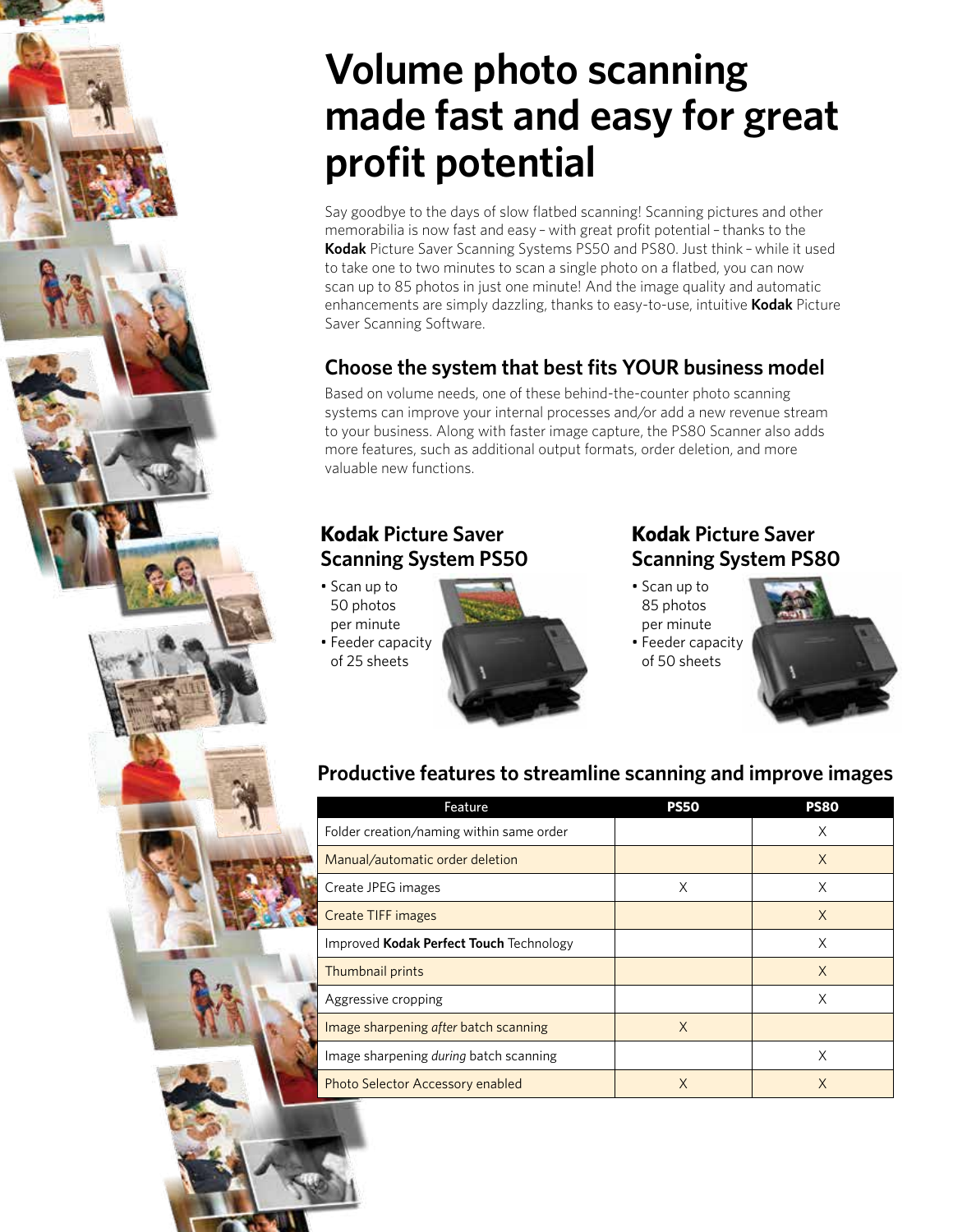#### **Features delivering great images with ease and speed**

- Icon-based navigation and intuitive interface makes it a snap to easily create high-quality digital images
- Built-in image processing automatically improves each item scanned
- Specially designed transport treats each photo with extra-gentle care
- Image guide virtually eliminates streaking on images, enhancing net throughput and reducing operator intervention
- Both sides scanned to capture notes on back of photos or two-sided documents
- Optional A3 Size and Legal Size flatbeds available to handle oversize or extremely fragile photos, documents and bound materials such as photo albums and old prints



**•** Output image files to USB drive, CD, DVD, and **Kodak** Picture CD

# **Picture all the greater possibilities**

No matter your business or service – retail, funeral home, library, or other customer-centric facility – the possibilities are almost endless for ways you can promote and develop a valuable new revenue stream with your **Kodak** Picture Saver Scanning System.

Show off the value of volume picture scanning and help individuals and organizations transform lifetimes of valuable memories and records into digital files, so that they can easily be saved, shared, safeguarded, printed and displayed now and in the future. Here's a quick look at just a few business-building ideas —

#### **Show them all the memories that deserve to be digitized**

- Black-and-white and color photos
- Letters, certificates and historical documents
- Kids' drawings, artwork, awards and report cards
- Postcards and other memorabilia

# **Hold workshops and events**

Educate, entertain and create more opportunities by hosting events —

- Preserving history for future generations, digitally
- Community history and local heritage projects
- Genealogy
- Scrapbooking
- Disaster preparation and so many others

# **Appeal to a wide array of local audiences**

- Cultural organizations and institutions
- Preservation and historical groups
- People interested in genealogy
- Government organizations and civic groups
- Individuals who wish to preserve and share family memories
- Expand your reach by promoting on your Web site and offer fulfillment by mail

#### **Tell them all the ways they can use their images**

- Use images at retail or online to create photo-centric products like albums, scrapbooks, slide shows, calendars, T-shirts, mugs and more
- Transfer and send images to cell phones, tablets and computers
- Print images to have hard copies to save and share
- Share images on photo sharing sites, via e-mail, or make CDs/DVDs to mail to friends and family
- Make new albums and use images on social media sites such as **Facebook**
- Create an archive and backups of valuable photos and documents

# **Easy-yet-powerful software**

**Kodak** Picture Saver Scanning Software features a highly intuitive, easy-to-use, icon-based interface and offers a variety of automatic and manual image improvements. It's a photo scanner and document scanner in one, so it can also be used to scan documents for your business and empower you to do more with the information you capture.

- **Kodak Perfect Touch** Technology automatically delivers fewer dark shadows, more vibrant colors and richer detail on photo scans
- Built-in image processing enhances color/brightness/ contrast, removes red eye, and automatically rotates and straightens images
- Smart Touch functionality lets you assign one-button shortcuts to common scanning tasks to save time and simplify operations
- Change settings mid-job for greater control over how items are scanned and to enhance workflow

### **Streamline digital conversion of entire photo albums**

The **Kodak** Photo Selector Accessory option permits users to extract individual images from a composite image (such as a multi-picture photo album page) and have each image saved as a separate digital file after scanning. Now fragile album pages are protected, and there's no need to risk damage to photos by taking apart a complete album, removing pictures that may have been in place for years, or even lifting the page protector. The Photo Selector Accessory option requires purchase of a **Kodak** Legal Size Flatbed Accessory or **Kodak** A3 Size Flatbed Accessory, available at a very affordable additional cost.